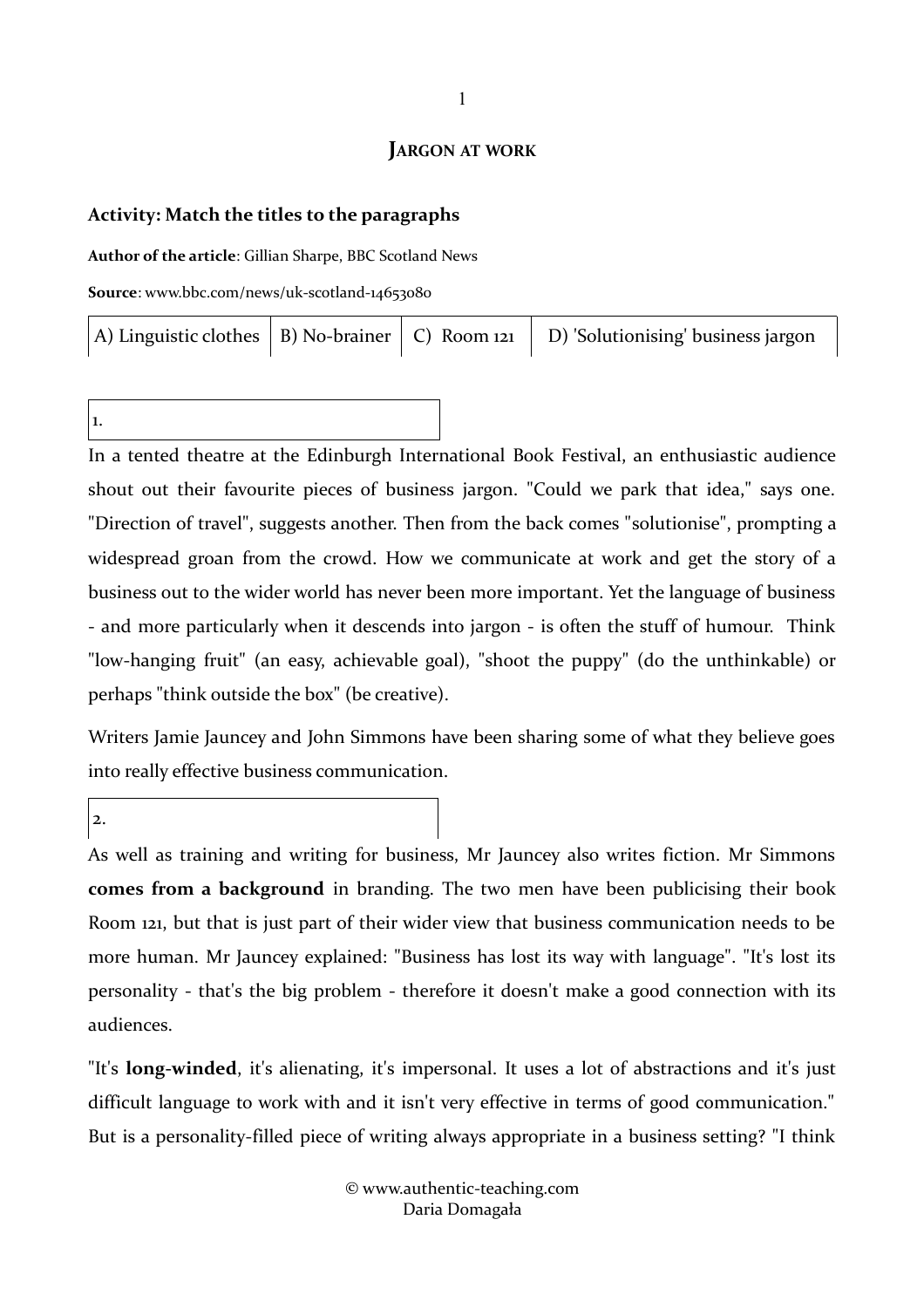you'd be surprised at how appropriate it is on how many different occasions," argued John Simmons.

3.

"Why would any company want to come across as boring and faceless - it's a **no-brainer** really," he said. "How do you build a bridge between your organisation and the audiences out there that you're trying to reach and trying to influence? You only do it by sharing universal principles of humanity and that's effective communication." Outside the theatre, people chatted about what they had heard. "I think we're all guilty," said one. "When it comes to writing, you take on a different **mindset** at work and think, 'I've got to write in a certain way'."

Mr Simmons and Mr Jauncey believe that being natural and authentic is key to good business communication. Along with fellow business writer Stuart Delves, they also run the Dark Angels programme - creative writing in business courses. They believe that developing a person's personal, creative writing will put personality into what they write at work. "We use a lot of poetry and literature as the basis of our exercises and things like observation," said Mr Delves. "In many ways there are similarities with a creative writing course that you might do with a poet or a playwright, but I think what's unique about what we do is making that bridge between that kind of writing, into the world of business. "That's what I've been doing for 25 years, whenever I possibly can - to **breathe life into** writing."

4.

Kirsty Regan is a businesswoman who has been on the course. Her Edinburgh-based company, News Direct, helps organisations keep track of what politicians and others are - or are not - saying about them. She said some of her previous business writing felt like she was using language she felt obliged to use. But that has changed. "We're comfortable in our own linguistic clothes if you like," she commented. "We know what we have to say, we know where we come from, what our services are based on, what are the principles of what we do". "Certainly I feel that I've got the language to express that more usefully."

For a final word on their view of good communication, John Simmons recalled his grandmother answering the phone - a machine which for her was unfamiliar and slightly